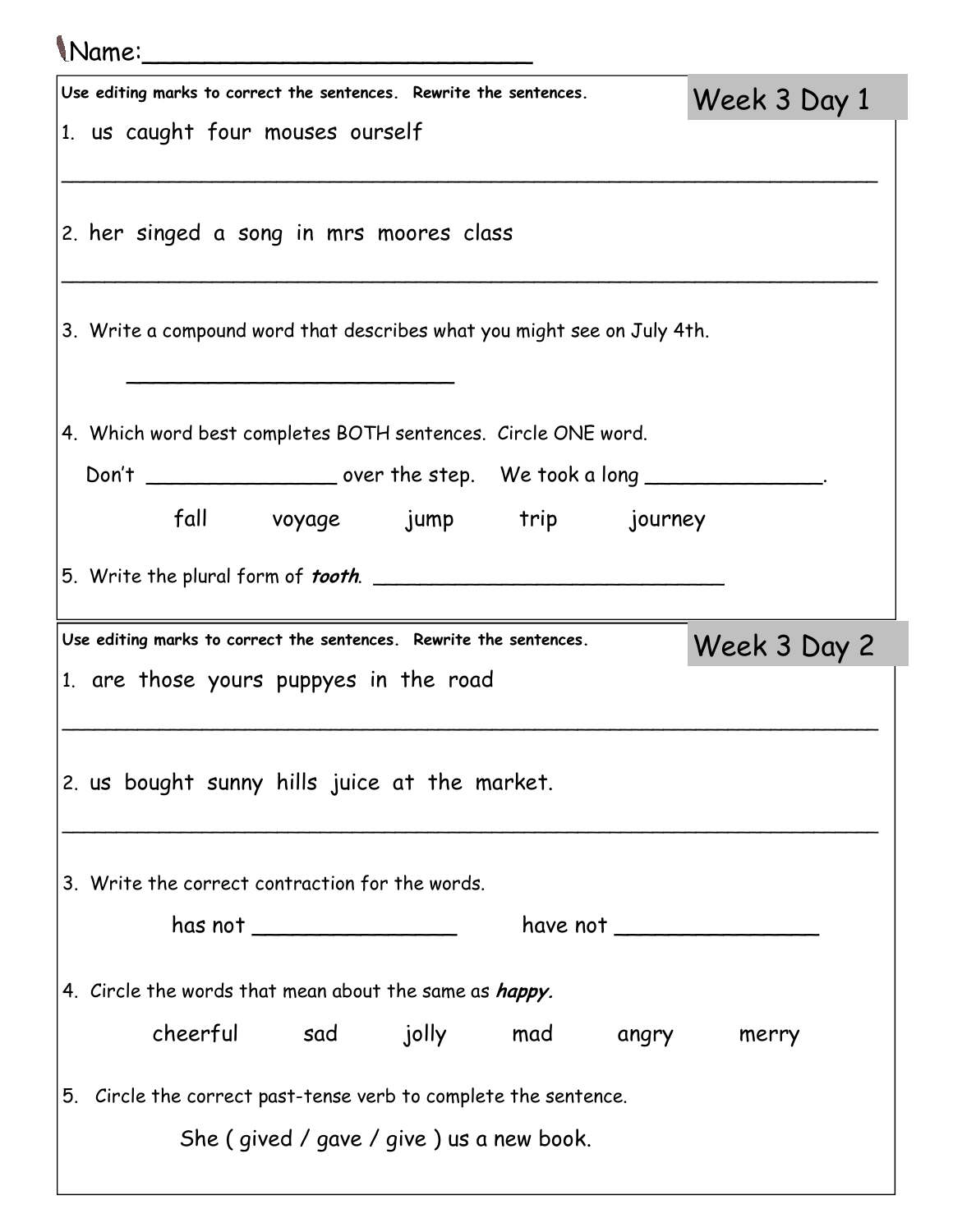## Name:\_\_\_\_\_\_\_\_\_\_\_\_\_\_\_\_\_\_\_\_\_\_\_\_\_

| Use editing marks to correct the sentences. Rewrite the sentences.                 | Week 3 Day 3          |  |  |  |
|------------------------------------------------------------------------------------|-----------------------|--|--|--|
| 1. will you buy me a mountain drizzle soda? asked jesse                            |                       |  |  |  |
|                                                                                    |                       |  |  |  |
| 2. that isno't yours seat                                                          |                       |  |  |  |
|                                                                                    |                       |  |  |  |
| 3. Write the contraction correctly.                                                |                       |  |  |  |
| $\text{aren}^{\dagger}$ $\begin{array}{ccc}\n & \text{cann't}\n\end{array}$        | has'nt ______________ |  |  |  |
| 4. Circle the compound words below.                                                |                       |  |  |  |
| homework hopeful sunburn                                                           | bookmark untie        |  |  |  |
|                                                                                    |                       |  |  |  |
| 5. Write the abbreviation for the words.                                           |                       |  |  |  |
|                                                                                    | Friday                |  |  |  |
| Use editing marks to correct the sentences. Rewrite the sentences.<br>Week 3 Day 4 |                       |  |  |  |
| 1. did'nt mary bring she home work today                                           |                       |  |  |  |
|                                                                                    |                       |  |  |  |
| 2. me mom bought a zcircle240 game system for my birth day                         |                       |  |  |  |
|                                                                                    |                       |  |  |  |
|                                                                                    |                       |  |  |  |
| 3. Write the correct possessive pronoun to complete the sentence.                  |                       |  |  |  |
| Jada left ______________ backpack at school. (Jada's backpack)                     |                       |  |  |  |
| The twins are having a party at ______________ house. ( <i>the twin's house</i> )  |                       |  |  |  |
|                                                                                    |                       |  |  |  |
| 4. Write the contraction for the words below.                                      |                       |  |  |  |
|                                                                                    |                       |  |  |  |
|                                                                                    |                       |  |  |  |
| 5. Write admire to show it happened in the past.                                   |                       |  |  |  |